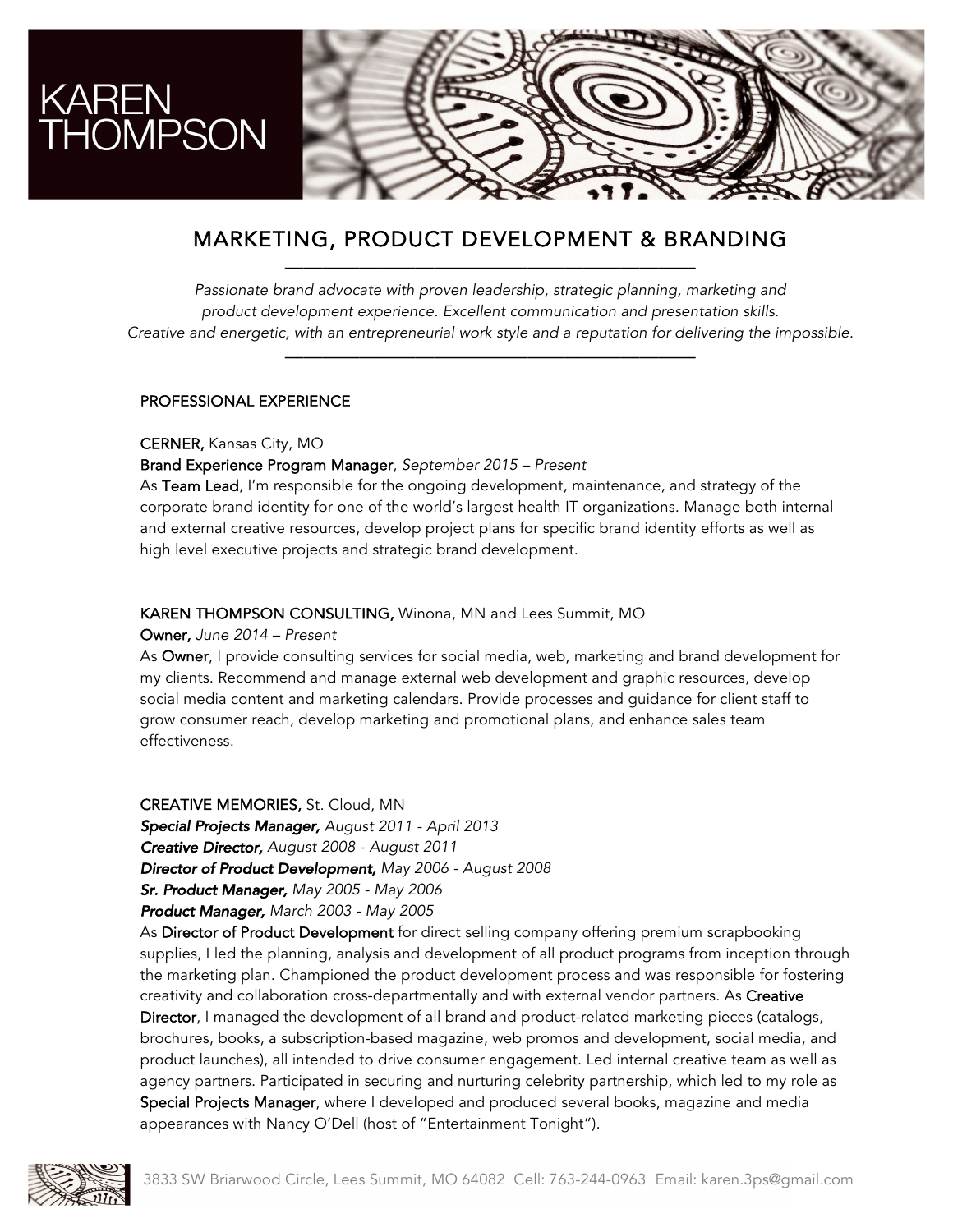# KAREN<br>THOMPSON



#### Accomplishments

- Developed new products to meet consumer needs, drove hundreds of millions in sales
- Led award-winning corporate rebrand project and ensured new brand was established across all marketing and promotional opportunities
- Developed and wrote speeches and product launches for executives/management as well as celebrity partner for national tradeshows, media appearances and regional events
- Corporate spokesperson at regional and national events
- Routinely contributed to executive-level strategic planning and vision development
- Managed consumer research projects for product, promotions and corporate strategy
- Initiated trend research, resulting in successful \$10M product launch
- Managed and developed teams from 5 to 25+ people, while creating confident future leaders
- Managed multi-million-dollar budgets, consistently on target or below plan, while delivering quality, excellence and innovation despite shrinking budgets and corporate challenges

#### CRAFT HOUSE INTERNATIONAL, Toledo, OH

*Director of Marketing, March 2002 - March 2003*

*Marketing Manager, May 2001 - March 2002*

*Sr. Product Manager, April 2000 - May 2001*

*Product Manager, May 1999 - April 2000* 

*Project Manager, August 1998 - May 1999* 

As Director of Marketing for a company supplying craft, hobby and sporting goods, I was responsible for the development and marketing of all product. Maintained sales analysis and market/trend research to facilitate product updates, introductions and competitive pricing strategies. Directed all internal marketing personnel, as well as freelance designers and product developers. Directed the activities of sourcing department (reduced manufacturing costs and oversaw overseas production). Provided sales training and product presentation for national accounts.

#### Accomplishments

- Selected by *Crafts* Magazine for eight features, as well as the cover feature product for a special holiday issue and placement of products as cover material for a fall issue
- Successfully leveraged company's reputation as a leader in educational toys to be selected as a vendor to create exclusive National Geographic products for Target
- Secured placement at Walmart for additional product in-line, year-round, in 1,500 stores (This represented an increase of approximately10% of overall sales, with additional seasonal promotions that generated another 7.5% increase in sales.)
- Created, developed and brought to market over 50 new products that resulted in two seasonal promotions for Walmart, generating over \$1.5 million in sales
- Negotiated licensing contracts with developers and established licensed brands such as Discovery Channel, Warner Bros. (Looney Tunes), Mattel (Barbie and Hot Wheels) National Audubon Society, General Motors and National Geographic